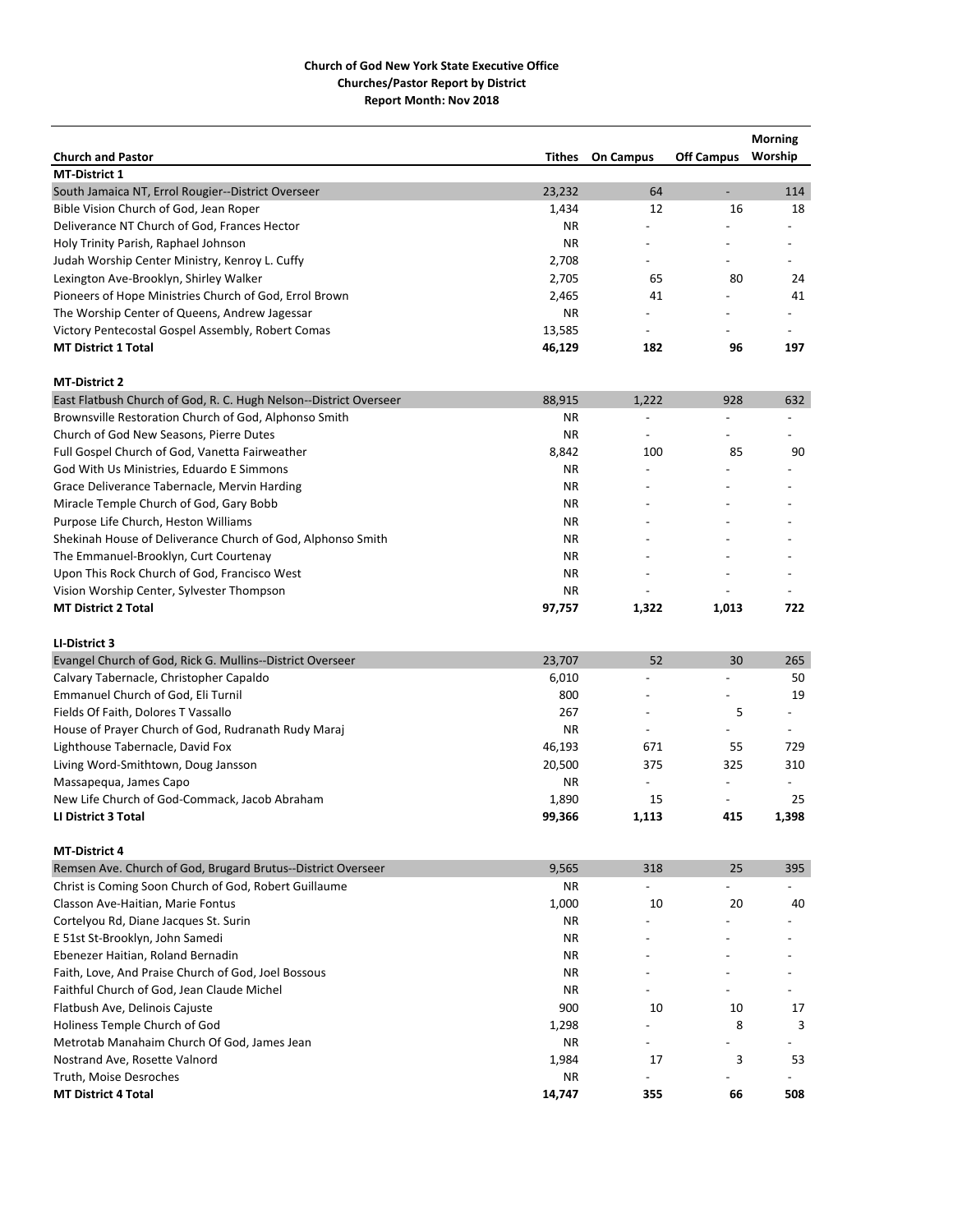|                                                                      |               |                          |                   | <b>Morning</b> |
|----------------------------------------------------------------------|---------------|--------------------------|-------------------|----------------|
| <b>Church and Pastor</b>                                             | <b>Tithes</b> | <b>On Campus</b>         | <b>Off Campus</b> | Worship        |
| <b>MT-District 5</b>                                                 |               |                          |                   |                |
| Manhattan Church of God, Emmanuel Denis--District Overseer           | 3,475         | 15                       | 10                | 58             |
| Huntington Haitian, Georges Franck                                   | 8,454         | 110                      | 15                | 110            |
| Manhattan-Uppertown, Jean Milou Octelene                             | 4,700         | 120                      | 12                | 150            |
| Mount Vernon - Haitian, Jean Carlos Charles                          | NR.           | $\overline{\phantom{0}}$ |                   |                |
| New Rochelle Haitian, Joanes Rousseau                                | 7,422         | 45                       | 18                |                |
| Yonkers-Haitian, Manfred Jean-Louis                                  | <b>NR</b>     |                          |                   |                |
| <b>MT District 5 Total</b>                                           | 24,051        | 290                      | 55                | 318            |
| MT-District 6                                                        |               |                          |                   |                |
| Spring Valley, Edner B Ligonde--District Overseer                    | 18,000        | 50                       | 30                | 130            |
| Seed Church Of God, Hermann Michel                                   | 400           |                          |                   | 60             |
| Trinity Church of God, Guisley Noisin                                | <b>NR</b>     |                          |                   |                |
| <b>MT District 6 Total</b>                                           | 18,400        | 50                       | 30                | 190            |
| <b>MT-District 7</b>                                                 |               |                          |                   |                |
| Francis L Blvd-Haitian, Emmanuel Blanchard--District Overseer        | 10,541        | 205                      | 187               | 341            |
| Cambria Heights-Haitian, Rene Pierrot                                | <b>NR</b>     | $\overline{a}$           |                   | $\overline{a}$ |
| Clarkson Ave, Clarens Lapointe                                       | <b>NR</b>     |                          |                   |                |
| Corner Stone Church of God, Edvard Esteve                            | 2,040         |                          |                   |                |
| Elise Evangelique Salem, Enid St. Louis                              | <b>NR</b>     |                          |                   |                |
| <b>MT District 7 Total</b>                                           | 12,581        | 205                      | 187               | 341            |
| <b>MT-District 8</b>                                                 |               |                          |                   |                |
| Ebenezer Full Gospel Church of God, Kurian George--District Overseer | 1,200         | ÷                        | $\overline{a}$    | $\sim$         |
| Bethel Church of God India, C D Georgekutty                          | 2,100         | $\overline{\phantom{a}}$ |                   | 54             |
| Bronx-India, Thankachan Thomas                                       | ΝR            |                          |                   |                |
| Emmanuel Pentecostal, Finney Thomas                                  | 6,510         | 23                       |                   |                |
| Faith Tabernacle-India, Thomas V Zacharia                            | 2,834         |                          |                   |                |
| First Church of God, Cecil Mathew                                    | 5,000         |                          |                   |                |
| Mount Zion Church of God, Biju Thomas                                | <b>NR</b>     |                          |                   |                |
| Queens-India, Benjamin Thomas                                        | 19,867        | 140                      | 80                | 250            |
| Shalem Church of God, Sabu George                                    | 500           | $\overline{\phantom{a}}$ |                   | 10             |
| Yonkers Church of God, Kurian Moses                                  | 1,800         | $\overline{\phantom{a}}$ |                   |                |
| <b>MT District 8 Total</b>                                           | 39,810        | 163                      | 80                | 314            |
| <b>MT-District 9</b>                                                 |               |                          |                   |                |
| Flushing, Luke Liu                                                   |               |                          |                   |                |
| International Bethel Church of God, Roy Suwuh                        | NR.           |                          |                   |                |
| <b>MT-District 9 Total</b>                                           |               |                          |                   |                |
| LI-District 10                                                       |               |                          |                   |                |
| Abundant Life-Holbrook, Gregory Wilk--District Overseer              | 27,293        | 85                       | $\blacksquare$    | $\sim$         |
| Faith Tabernacle, James Graziano                                     | 15,000        | 100                      | 150               | 400            |
| Harvest Tabernacle Church of God, James R Pendleton                  | 100           | 7                        |                   | 8              |
| Ministerio Casa de Adoracion, Sergio Salazar                         | 1,450         | $\overline{a}$           | 5                 | 40             |
| Victory-East Patchogue, Anthony Seaton                               | 6,511         | 30                       |                   | 62             |
| World Outreach, Dennis Evensen                                       | 10,780        | 30                       | 20                | 75             |
| LI District 10 Total                                                 | 61,133        | 252                      | 175               | 585            |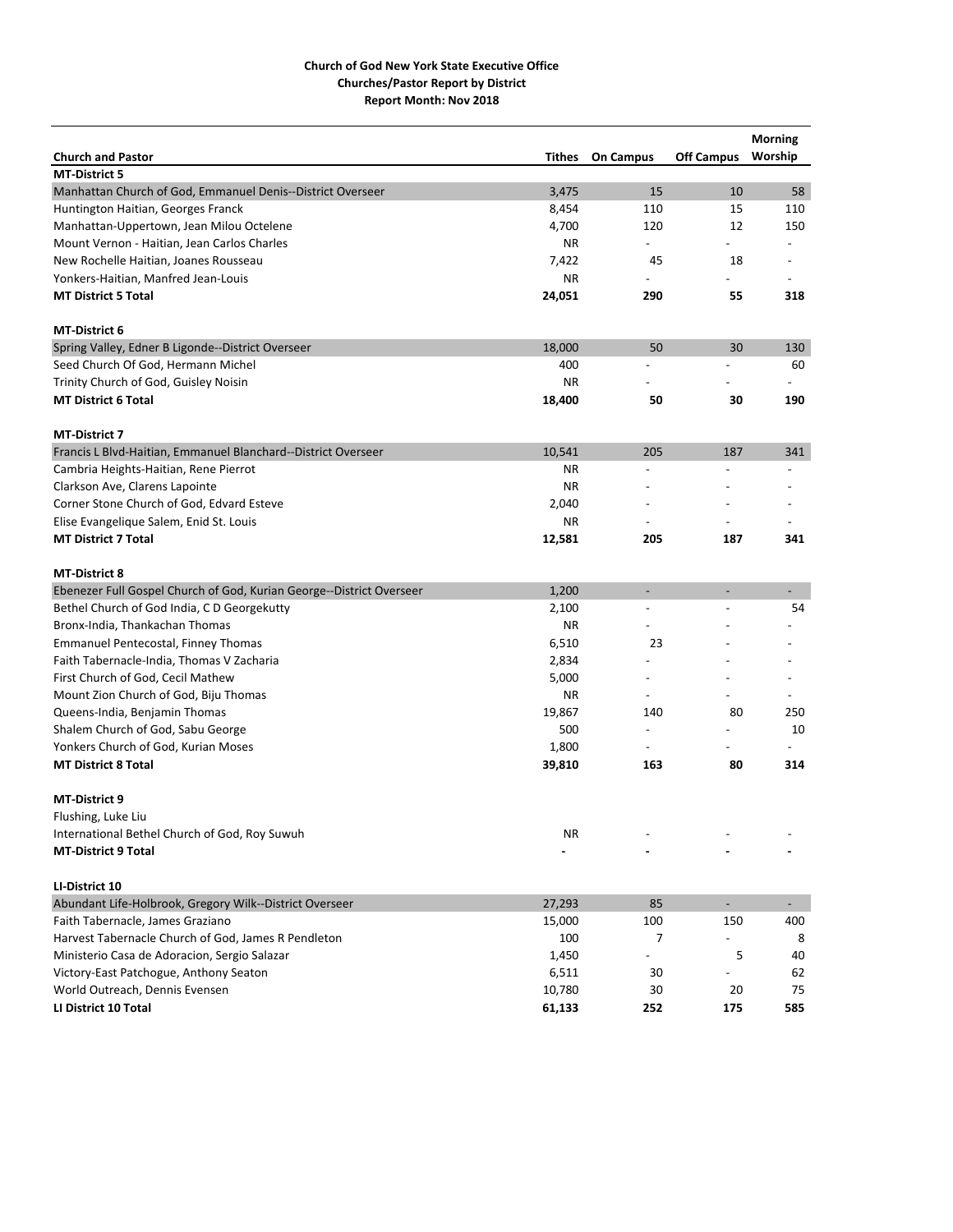| <b>Church and Pastor</b>                                     | Tithes                   | <b>On Campus</b>         | <b>Off Campus</b>        | <b>Morning</b><br>Worship |
|--------------------------------------------------------------|--------------------------|--------------------------|--------------------------|---------------------------|
| MT-District 11                                               |                          |                          |                          |                           |
| Mount Vernon, Clifford Thompson--District Overseer           | 35,327                   | 220                      | $\overline{\phantom{a}}$ | 297                       |
| Elim Church of God, Marcia Pauline Pennicott                 | 6,622                    | 20                       | 4                        | 160                       |
| Faith Church of God-West Park, Max R. Faricloth              | ΝR                       |                          |                          |                           |
| Fulton Avenue Church of God, George Hall                     | ΝR                       |                          |                          |                           |
| Rehoboth NT COG, Leopold Clarke                              | ΝR                       |                          |                          |                           |
| Solid Rock COG, Thomas Stimpson                              | 56,121                   |                          |                          |                           |
| Spring Valley NT Church of God, Brenda McCrea-Compass        | 966                      |                          |                          | 68                        |
| Tabernacle Church of God, Egdal Henri-Mundle                 | 2,860                    | 30                       |                          | 45                        |
| The First Haitian Church of God, Paul Laplante               | 2,301                    | 22                       | 22                       | 13                        |
| The Gathering International Ministries, Lezmine Hawthorne    | ΝR                       | $\overline{\phantom{0}}$ |                          |                           |
| The United Church of God, Margaret Forrester                 | 5,449                    | 120                      | $\overline{\phantom{a}}$ | 150                       |
| Victory! Walden                                              | 2,710                    |                          |                          | 14                        |
| <b>MT District 11 Total</b>                                  | 112,355                  | 412                      | 26                       | 747                       |
| <b>MT-District 12</b>                                        |                          |                          |                          |                           |
| New York-Bethzatha, David Kim                                | <b>NR</b>                | $\overline{\phantom{a}}$ | $\overline{a}$           |                           |
| Dae Myung, Yoon Yong-Duk                                     | ΝR                       |                          |                          |                           |
| Jusim Korean, Yong Kun Yun                                   | ΝR                       |                          |                          |                           |
| <b>MT District 12 Total</b>                                  |                          |                          |                          |                           |
| <b>UP-District 14</b>                                        |                          |                          |                          |                           |
| Living Waters, Eldred Jenkins                                | <b>NR</b>                | $\overline{\phantom{a}}$ | ÷,                       | $\overline{\phantom{a}}$  |
| Albany - Praise Tabernacle, Larry Dudley                     | 4,176                    | 50                       | 10                       | 45                        |
| Damascus Church of God, David Colon                          | ΝR                       |                          |                          |                           |
| Healing Waters Church of God, Kermit Lavigne                 | ΝR                       |                          |                          |                           |
| Peru Church of God, Daniel Elder                             | 2,075                    | 10                       |                          | 23                        |
| <b>UP District 14 Total</b>                                  | 6,251                    | 60                       | 10                       | 68                        |
| <b>UP-District 15</b>                                        |                          |                          |                          |                           |
| New Beginning Church of God, Althea Baines-Asst to Bishop    | 10,488                   | 542                      | 543                      | 166                       |
| Arcade                                                       | 950                      | 34                       | 30                       | 12                        |
| Buffalo-Emmanuel Temple, Jason Whitaker                      | 2,211                    | $\overline{a}$           | $\overline{\phantom{a}}$ |                           |
| Greater Niagara Falls, Joseph Whitman                        | 9,505                    | 45                       | 150                      | 84                        |
| Healing Word Ministries, Leecroft Clarke                     | 2,699                    | 153                      | 120                      | 65                        |
| <b>UP District 15 Total</b>                                  | 25,852                   | 774                      | 843                      | 327                       |
| <b>UP-District 16</b>                                        |                          |                          |                          |                           |
| Restoration-Rochester, Lee Thomas McCloud--District Overseer | 3,017                    | 40                       | 5                        |                           |
| Higher Heights, Julius Brunson                               | ΝR                       |                          |                          |                           |
| Miracle Outreach, Mary L Robinson                            | $\overline{\phantom{a}}$ |                          |                          |                           |
| New Covenant Church of God Ministries, Woodrow Wilson        | 4,044                    | 60                       | 44                       | 60                        |
| <b>UP District 16 Total</b>                                  | 7,061                    | 100                      | 49                       | 60                        |
| <b>UP-District 17</b>                                        |                          |                          |                          |                           |
| Flint Creek, Russell Willemsen--District Overseer            | 2,796                    | 12                       | $\overline{\phantom{a}}$ | 28                        |
| Auburn, Frederick J Colombo                                  | 5,000                    | 25                       |                          | 40                        |
| House of Restoration, Pedro Gomez                            | 2,188                    | 34                       |                          | 39                        |
| Newark, Jamie Riviera                                        | 718                      |                          |                          |                           |
| <b>UP District 17 Total</b>                                  | 10,702                   | 71                       |                          | 107                       |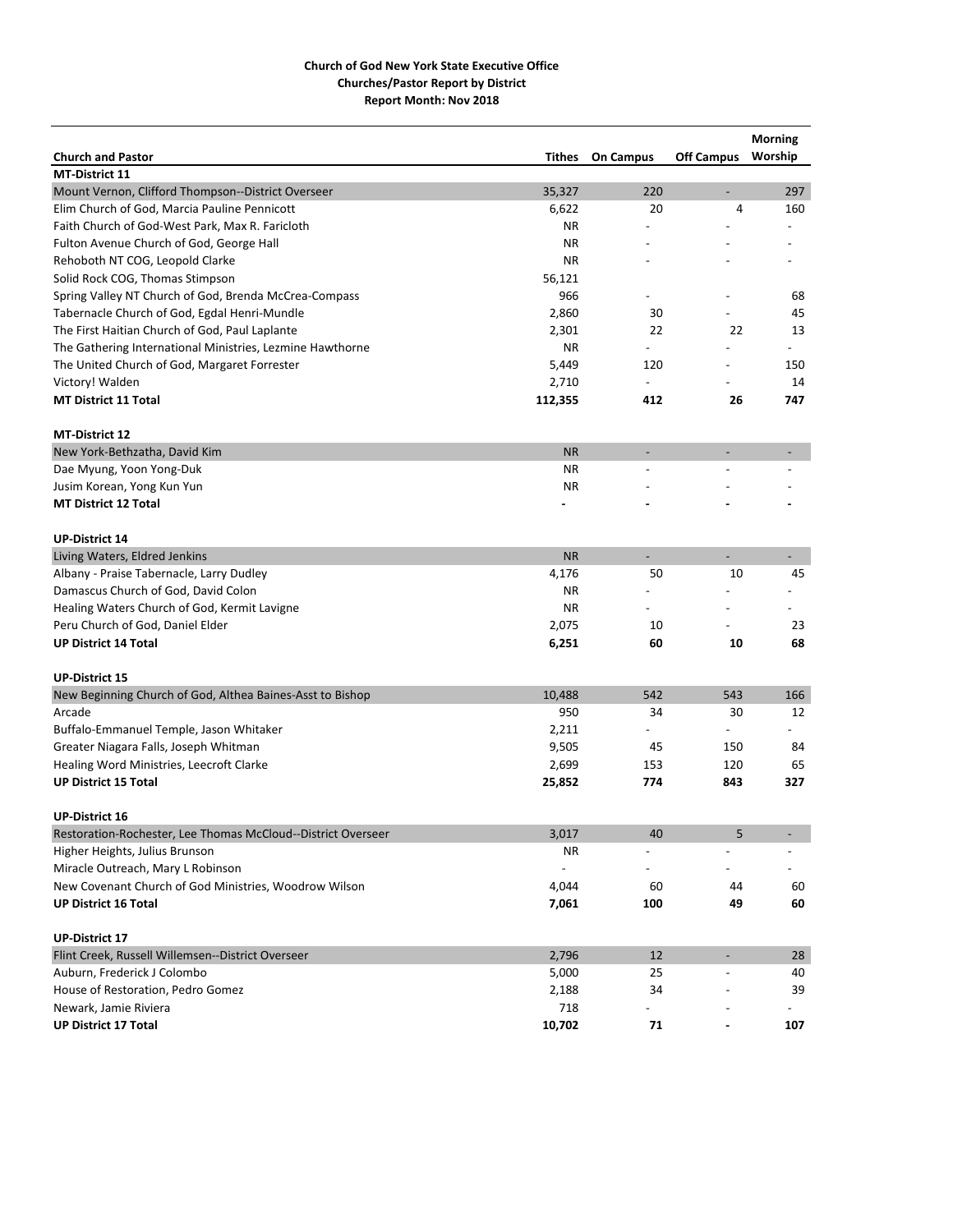|                                                            |               |                          |                          | <b>Morning</b>           |
|------------------------------------------------------------|---------------|--------------------------|--------------------------|--------------------------|
| <b>Church and Pastor</b>                                   | <b>Tithes</b> | <b>On Campus</b>         | <b>Off Campus</b>        | Worship                  |
| <b>UP-District 19</b>                                      |               |                          |                          |                          |
| Mexico Lighthouse, Ronald Lee Russell                      | 9,631         | $\overline{\phantom{0}}$ | $\overline{\phantom{a}}$ | $\overline{\phantom{0}}$ |
| Church of God Soldiers of Jesus Christ, Carlos Mercado     | 1,875         |                          |                          | $\overline{\phantom{0}}$ |
| North Syracuse, Valetta Fortino                            | 100           |                          |                          | 6                        |
| Relevant Church of God, Carlos Mercado                     | <b>NR</b>     |                          |                          |                          |
| <b>UP District 19 Total</b>                                | 11,606        |                          |                          | 6                        |
| <b>MT-District 20</b>                                      |               |                          |                          |                          |
| Bronxwood International, Acklan Quarrie--District Overseer | 65,161        | 142                      | $\overline{\phantom{a}}$ | 457                      |
| Greater Deliverance COG, Gaylord Pennicott                 | ΝR            |                          |                          |                          |
| Highest Praise Church of God, Lennie Garfield Pennicott    | 6,069         | 25                       | 32                       | 94                       |
| New Life Church of God, Judith Joseph                      | 1,782         |                          |                          |                          |
| New Testament Temple Seymour Avenue, Paul A. Peart         | 40,160        | 140                      | 50                       | 349                      |
| Woodycrest, Julian Stephenson                              | 9,319         | 56                       | 15                       | 74                       |
| <b>MT District 20 Total</b>                                | 122,491       | 363                      | 97                       | 974                      |
| MT-District 21                                             |               |                          |                          |                          |
| New Rochelle, Raphael Gibbs--District Overseer             | 17,546        | 45                       | 25                       | 130                      |
| Crotona Ave, Winston E. Hill                               | 3,124         |                          |                          | $\overline{a}$           |
| Nazarene Deliverance Ministries, Peggylin Davis            | ΝR            |                          |                          |                          |
| Vibrant Faith Church of God, Allan Robinson                | ΝR            |                          |                          |                          |
| <b>MT District 21 Total</b>                                | 20,670        | 45                       | 25                       | 130                      |
|                                                            |               |                          |                          |                          |
| LI-District 23                                             |               |                          |                          |                          |
| Tabernacle of Praise Church of God, Jethro Alexis          | <b>NR</b>     | $\overline{a}$           | $\overline{a}$           |                          |
| Abundant Harvest Church of God, Daniel Rivette             | 5,519         | $\overline{a}$           |                          |                          |
| Good Seed Church of God, Fritz Jacques                     | ΝR            |                          |                          |                          |
| Middle Island Church of God, Machado N. Edmond             | 4,715         |                          |                          |                          |
| LI District 23 Total                                       | 10,233        |                          |                          |                          |
| LI-District 24                                             |               |                          |                          |                          |
| True Life Church of God, Hixford Allen--District Overseer  | 14,713        | 31                       | $\overline{a}$           | 98                       |
| Berea New Testament, Isaac McIntosh                        | ΝR            | $\overline{a}$           | $\overline{a}$           | $\overline{a}$           |
| Dunamis New Testament Church of God, Neil Clarke           | 9,320         |                          |                          | 57                       |
| New Life Worship Center Church of God, Raymond L. Rose     | 2,592         | 8                        | 8                        | 48                       |
| Prayer Of Jabez, Janet Matthews                            | 4,136         | 14                       | 14                       | 34                       |
| Rehoboth House of Praise, Junior Rhodes                    | 24,285        | 28                       |                          | 171                      |
| Showers of Blessing Church of God, Noel Henry              | 4,694         | 22                       | 32                       | 30                       |
| Upper Room Assembly, Jean Maurice                          | 6,409         | 35                       | 20                       | 80                       |
| LI District 24 Total                                       | 66,149        | 138                      | 74                       | 518                      |
|                                                            |               |                          |                          |                          |
| <b>MT-District 25</b>                                      |               |                          |                          |                          |
| Eastchester Church of God, Devon Dixon--District Overseer  | 40,374        | 45                       | $\overline{\phantom{a}}$ | 192                      |
| Cathedral of Life Church of God, Blanca Giron              | 4,867         |                          |                          |                          |
| Living Hope-Bronx, Astley Byron Meeks                      | 8,121         | 80                       | 50                       |                          |
| New York-5th Ave, Devon Daniel                             | 2,943         | 22                       |                          | 26                       |
| Restoration Church of God, Maureen Palmer                  | ΝR            |                          |                          |                          |
| The Believers, Norman Wisdom                               | 8,208         |                          |                          |                          |
| <b>MT District 25 Total</b>                                | 64,513        | 147                      | 50                       | 218                      |
| MT-District 26                                             |               |                          |                          |                          |
| Rhema, Patrick Phillips--District Overseer                 | 9,556         | $\overline{a}$           | $\blacksquare$           | 85                       |
| Brooklyn Cathedral of Praise, Aubrey Brown                 | 19,627        |                          |                          | 109                      |
| Church Ave, Eric Joseph                                    | 14,445        | 24                       | 20                       | 72                       |
| Classon Ave, Urlin Grey                                    | 9,965         | 52                       | 14                       | 87                       |
| Faith Church of God Ministries - Brooklyn, Michael Grant   | 8,257         | 18                       | 85                       | 88                       |
| MT District 26 Total                                       | 61,850        | 94                       | 119                      | 441                      |